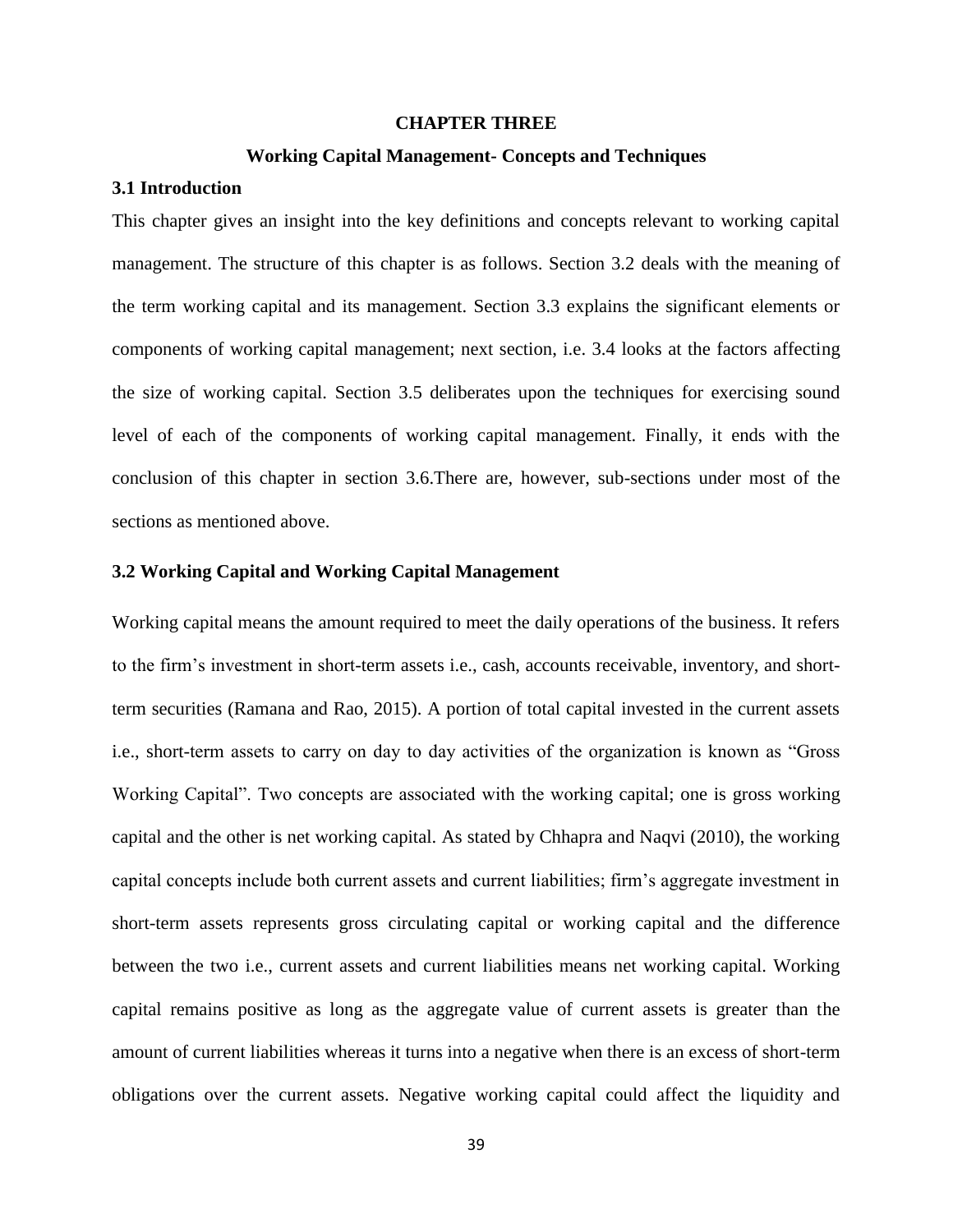profitability as the current assets may fail to pay off the short-term debts, thereby the firm looks for external financing of its current assets, which may include the expensive cost of borrowing that directly affects the earnings and liquidity of the company.Therefore, the proper management of working capital is felt necessary.

Working Capital Management (WCM) refers to the administration of the short-term financing requirement of the firm. It relates to frame an appropriate investment decision in respect of the elements of WCM i.e., inventory, cash, and accounts receivable so that it is able to maintain a trade-off between liquidity and profitability. The main objective of WCM is to ensure an optimum balance in all the above ingredients of WCM in order to cover its short-term obligations of the business as well as increasing the value of the firm. A firm's value could be created by designing and implementing a suitable working capital policy (Karim, Al-Mamun, and Miah, 2017). Profit of the organization could be affected by the investment in working capital; excess of investment in current assets may generate lower earnings and lesser investment in it may result in poor liquidity position (Panigrahi, 2014a). Inefficient management of working capital may lead to harm the financial stability which may result in the insolvency of the concern. A company with poor management of working capital moves towards the stage of bankruptcy. Therefore, its decent management of working capital is essential for the survival of the business as it affects the earnings and value of the firm.

## **3.3 An Overview of Working Capital Management Ingredients or Elements**

The vital elements of working capital management involve the short-term investment in cash, inventory, accounts receivable, and accounts payable. Investment in these components depends on a number of factors such as operating level and its efficiency, policies related to inventory and debtors, and the technology employed in the business. A proper strike off between earning and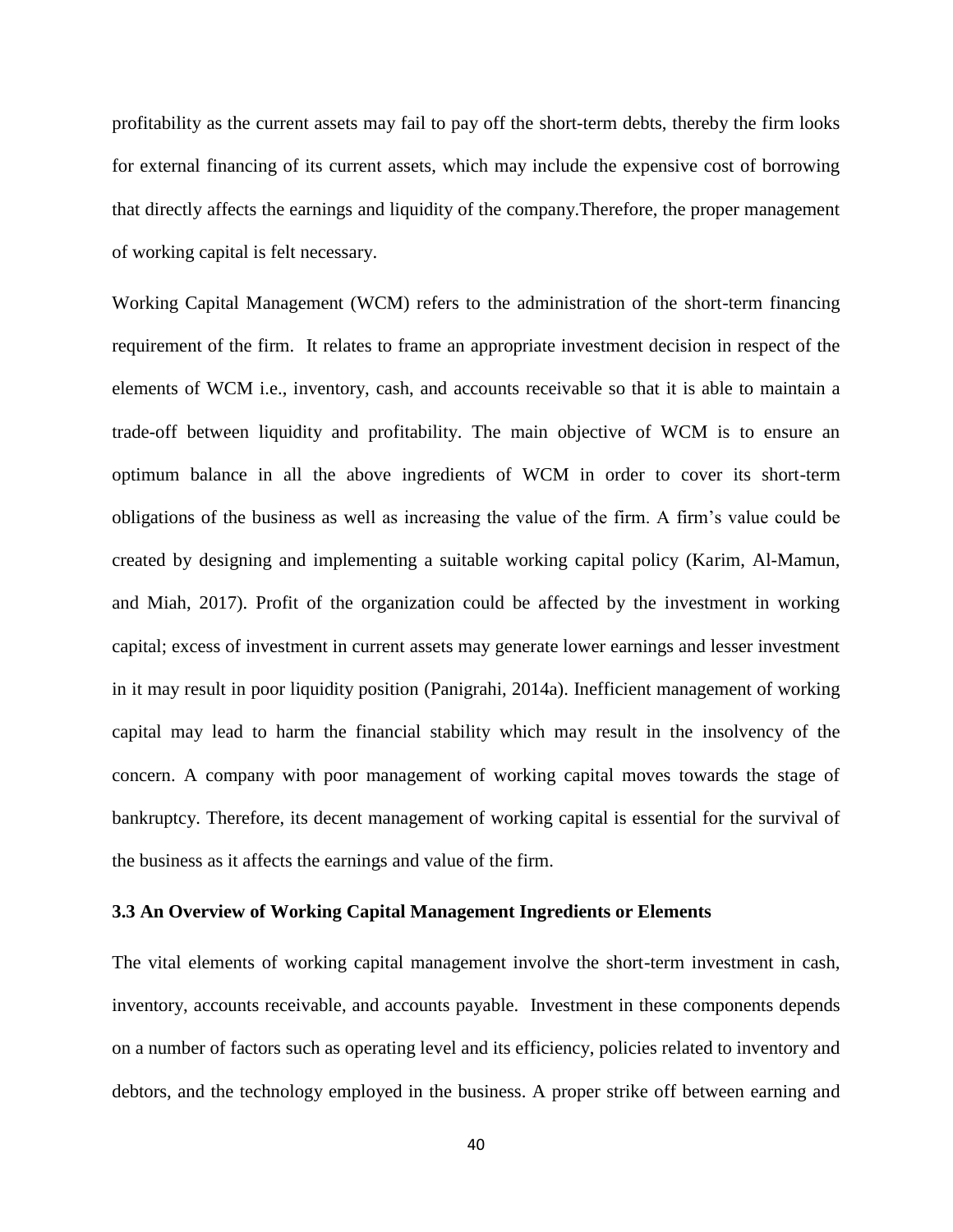liquidity is to be maintained to achieve optimal working capital management in the business; these typical ingredients have been discussed as follows:

### **3.3.1 Cash Management**

Cash is a liquid asset of a business; due to its liquidity feature it is a vital element of working capital in the form of cash in hand or at bank. Every firm maintains the required amount of cash for the business activity; however, keeping cash in the business doesn't mean adding return to the firm. Keeping excess cash retains a part of working capital futile. Whereas maintaining insufficient cash may put the firm in danger as it may be unable to meet the short-term debts, as a result of which the goodwill of the company may be affected. Therefore, the proper administration of cash is an important duty of a finance manager in order to avoid the risk of liquidity. Cash management is the technique of planning and monitoring of cash flows i.e., inflow into and outflow of the business. Owolabi and Obida,2012,opine that cash management acts as a method for short-term liquidity administration with the aim of increasing liquidity and profitability of the company. The prime objective of cash management is to estimate an optimum level of cash balance keeping its cost and liquidity in view so that it could be able to pay off current debts in due time and required cash can be arranged in case of emergency. Thus, it is confined to making decision on cash to be invested in purchasing fixed assets and current assets. However, ineffective and inefficient management of cash may put the assets of the firm under pledge resulting in large strain on the profitability of the business.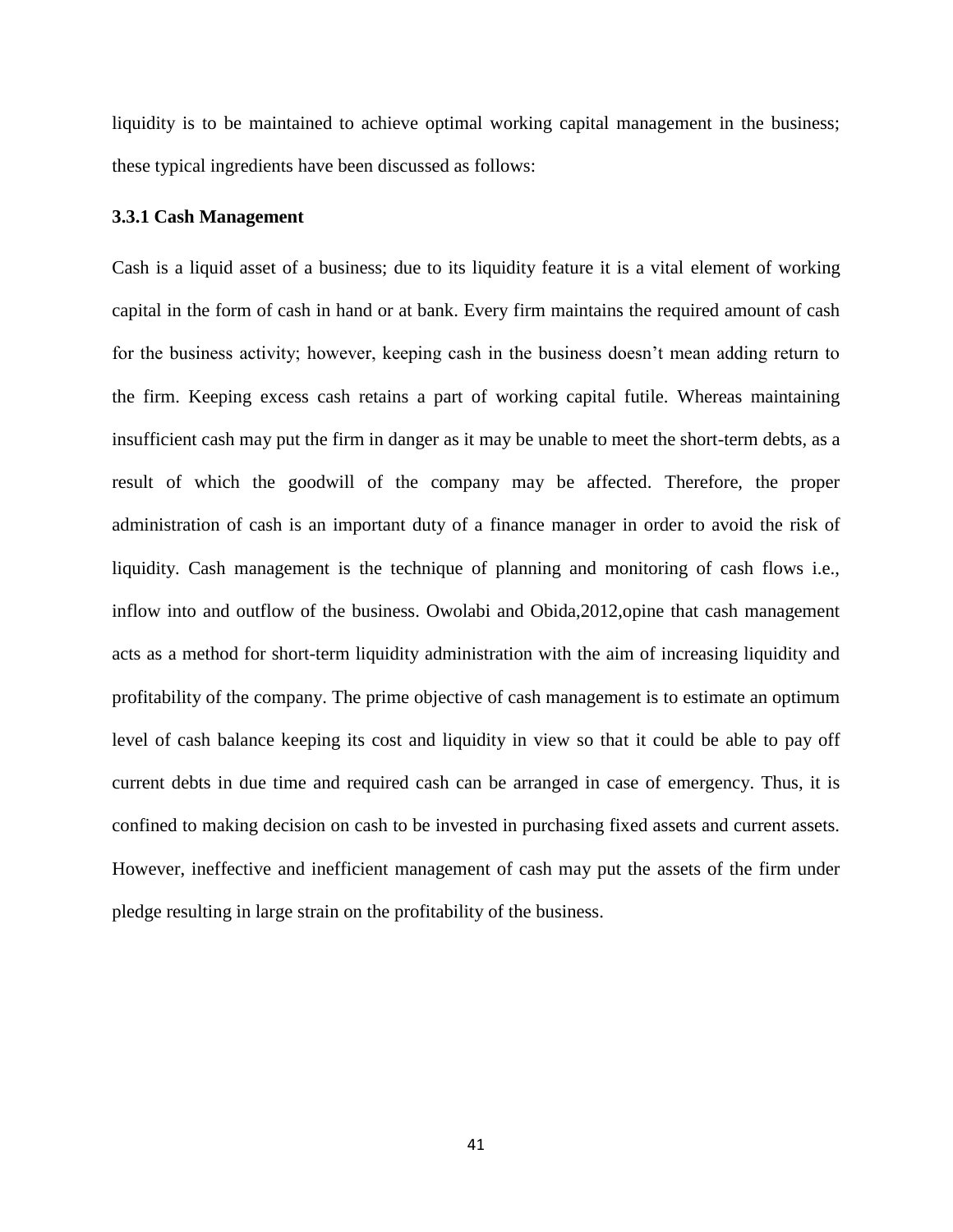### **3.3.2 Inventory Management**

Inventory forms a major component of current assets and plays a significant role in the business activities i.e., from purchasing of raw materials to the selling of goods. Administration of inventory refers to a systematic control on each stage of inventory handling including its cost. The need for inventory control is to cut the possibility of disruption in the production schedule for the raw materials, spares, and stocks (Ganorkar, Rode, and Godse,2016). The prime goal of inventory management is to maintain the desired level of stock with minimum cost. Cost related to inventory management includes ordering, holding or carrying, and stock-out costs. Ordering cost refers to all those costs incurred in the entire process of bringing the inventory from the supplier to the godown,such as cost of placing the order,follow up actions,quality inspection cost, etc. Carrying cost is an amount spent in holding or storing the items of inventory in the warehouse for a certain period of time. Holding cost may differ depending on the investment in stock (i.e. the average quantity of stock maintained in the godown and the period during which the stocks are maintained before being issued to production);the higher the amount of stock, higher the carrying cost. Stock-out cost or shortage cost arises due to lack of inventory in the warehouse interfering with the production flow, which results in loss of sales; these costs are more relevant to the expensive items since they need more handling costs (Shardeo, 2015) and low or zero level of stocks are attempted to avoid high handling cost.

Inefficient inventory management may directly affect the performance of working capital. Maintaining lower level of inventory could harm the firm's profitability as it fails to meet the market demand resulting in loss of sales opportunity and thereby declining the profitability.On the other hand, holding excessive items of stock leads to high inventory related costs. Therefore, it is necessary to maintain optimum balance of inventory in order to just meet the market demand. Fulfilling the market requirement on time depends on how efficiently the inventories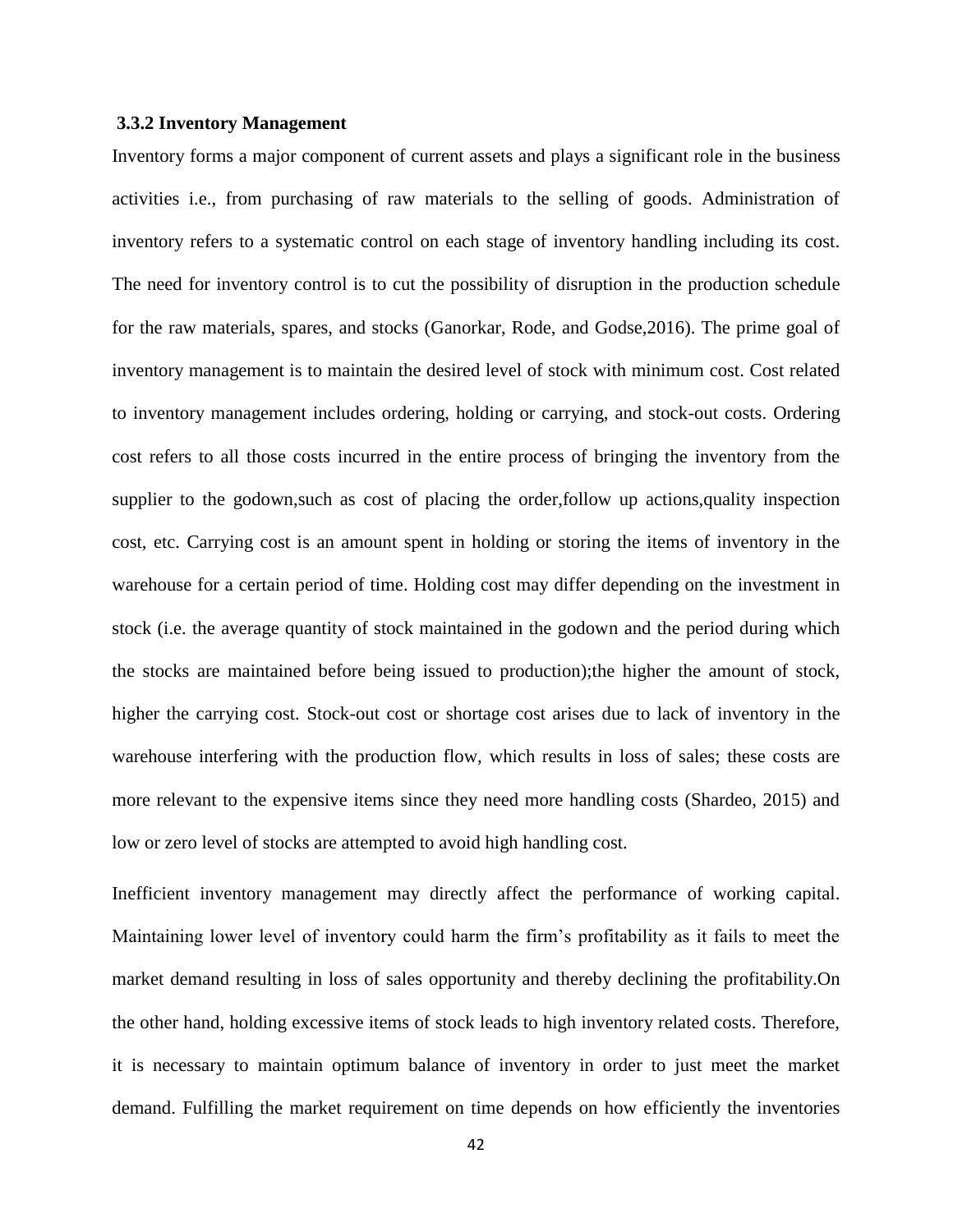are managed and how quickly the delivery of stocks is received from the suppliers i.e. at a minimized lead time. Thus, a close relationship with the suppliers is to be maintained by the firms to endure with the change in the market demand.

### **3.3.3 Accounts Receivable Management**

Account receivable is the result of credit sales to the customers in the ordinary course of business. Generally, credit sale constitutes a major part of the total sales which include granting of credit period to debtors to pay their dues in future date; these future cash flows are the receivables of the business. The cash inflow is affected by the credit policy and collection procedure of the business. A change in the credit policy may have an effect on the working capital. Liberal credit term attracts more customers and increases the turnover but at the same time, it involves a cost for the firm as it blocks the capital for a certain period of time. On the other hand, strict credit policy may reduce the chance of bad debt, but it loses the potential customer which results in lower profitability. Therefore, a thorough analysis must be performed of cost, benefit, and risk involved in the credit policy which can be done by receivable management.

## **3.3.4 Accounts Payables Management**

Another significant component of working capital is accounts payable which implies that an amount is due to suppliers for the purchase of goods and services from them on credit. Such outstanding amounts to creditors are termed as payable. Accounts payable management refers to the set of guidelines adopted by the company to administer the trade credit for purchases from the vendors. A trade credit for purchase involves consideration of a credit period vis-à-vis a discount rate that allows a company to pay their dues to the outsiders or suppliers within a specified period of time. The requirement of working capital of the business may be affected by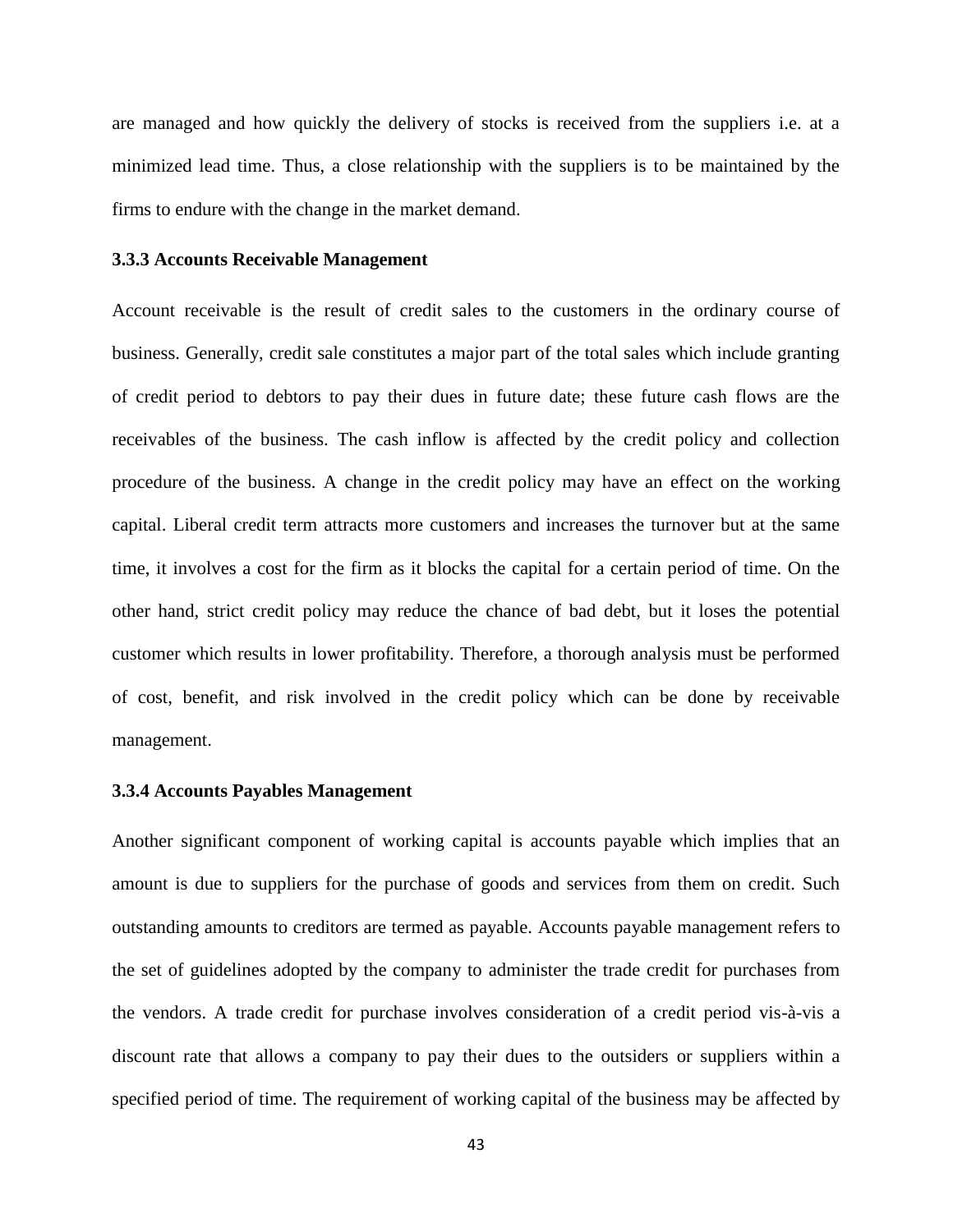the short term dues and the credit period provided by the vendors. A long credit period and high discount rate bring down the size of working capital. However, availing of more credit amount for a long time may impact the interest rate which forces the firm to undertake adverse terms as a result of which the cost may rise and revenue may come down. Therefore, a vital function of the finance manager is to bargain for more credit period without hampering the relationship with suppliers and accepting other unfavorable terms.

# **3.4 Factors / Determinants affecting Working Capital Management**

No single set of rules is discussed or mentioned anywhere in regard to the determination of working capital requirement. The requirement of working capital in a firm depends on several factors; the significance of these determinants changes for the firm over time. Therefore, scrutiny of relevant factors shall be conducted in order to ascertain the aggregate amount required for working capital. Here are the following factors which affect the size of working capital; these are discussed below.

#### **Nature of Business**

The requirement of working capital of a firm is influenced by the nature of the business. Manufacturing concerns like iron and steel industry which has a long operating cycle and which sells the stock on credit basis, require a large amount of working capital. On the other hand, service enterprises like electricity distribution, which has a shorter operating cycle and sell largely on a cash basis, need a lower amount of working capital. Therefore, the type of business shall be taken into consideration before investing the amount in working capital.

# **Market Conditions**

The degree of competition prevailing in the market affects the size of the working capital requirement. Cut-throat competition in the market place compels the firm to keep a large amount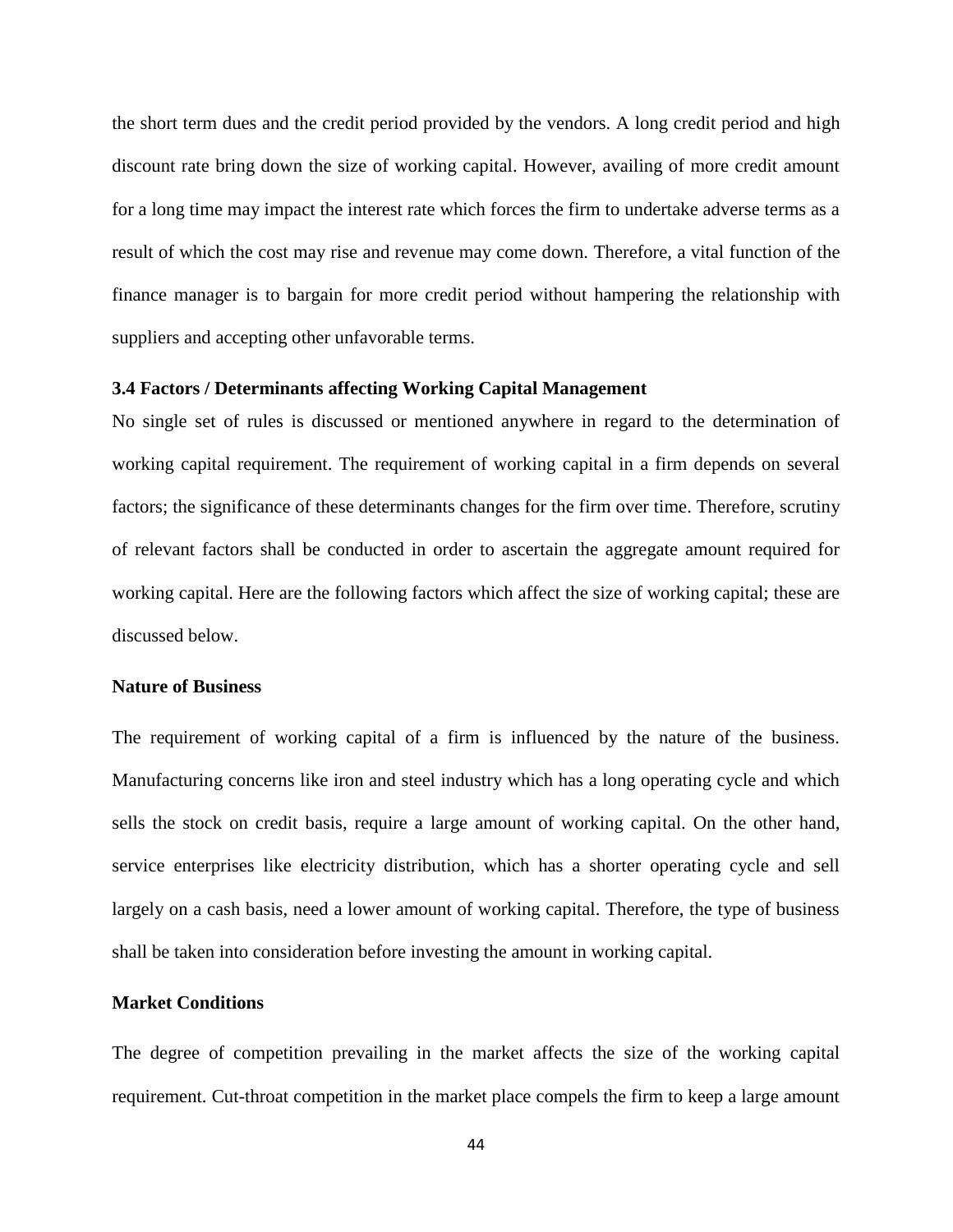of inventory to serve customers promptly as the customer may not wait because other firms are ready to fulfill their requirements. Along with quick service, liberal credit terms may have to be offered to tempt the customers in such a highly competitive market. Thus, more amount of working capital is needed because of the high investment in inventory and trade receivables.

Weak competition in the market may ask the firm to maintain itself with a smaller amount of stock as a customer could be served with some delay; the firm can force on cash payment which leads to block the lower amount of funds in accounts receivable which leads to requirement of lesser amount of working capital.

### **Production Process**

The production process determines the level of working capital in the business. A company which is more labour intensive in the manufacturing of the product needs a higher amount of working capital as the production process is longer. In the case of capital-intensive industries, the production process takes lesser time, which results in the requirement of a lower amount of working capital. Thus, working capital is influenced by the pace of the production process.

## **Credit Policy**

Credit policy of a company affects the working capital requirement by influencing the size of accounts receivable. It includes to whom, when, and at what extent credit may be granted. A firm following strict credit policy would reduce the investment in debtors / receivables as a result of which the firm requires lesser amount of working capital. On the other hand, a liberal credit policy would lock-up an amount of money in accounts receivable that results in increase the working capital requirement. Therefore, the firm may adopt a rationalized credit policy based on the credit standing of the debtors in order to avoid unnecessary funds blocked in trade debtors.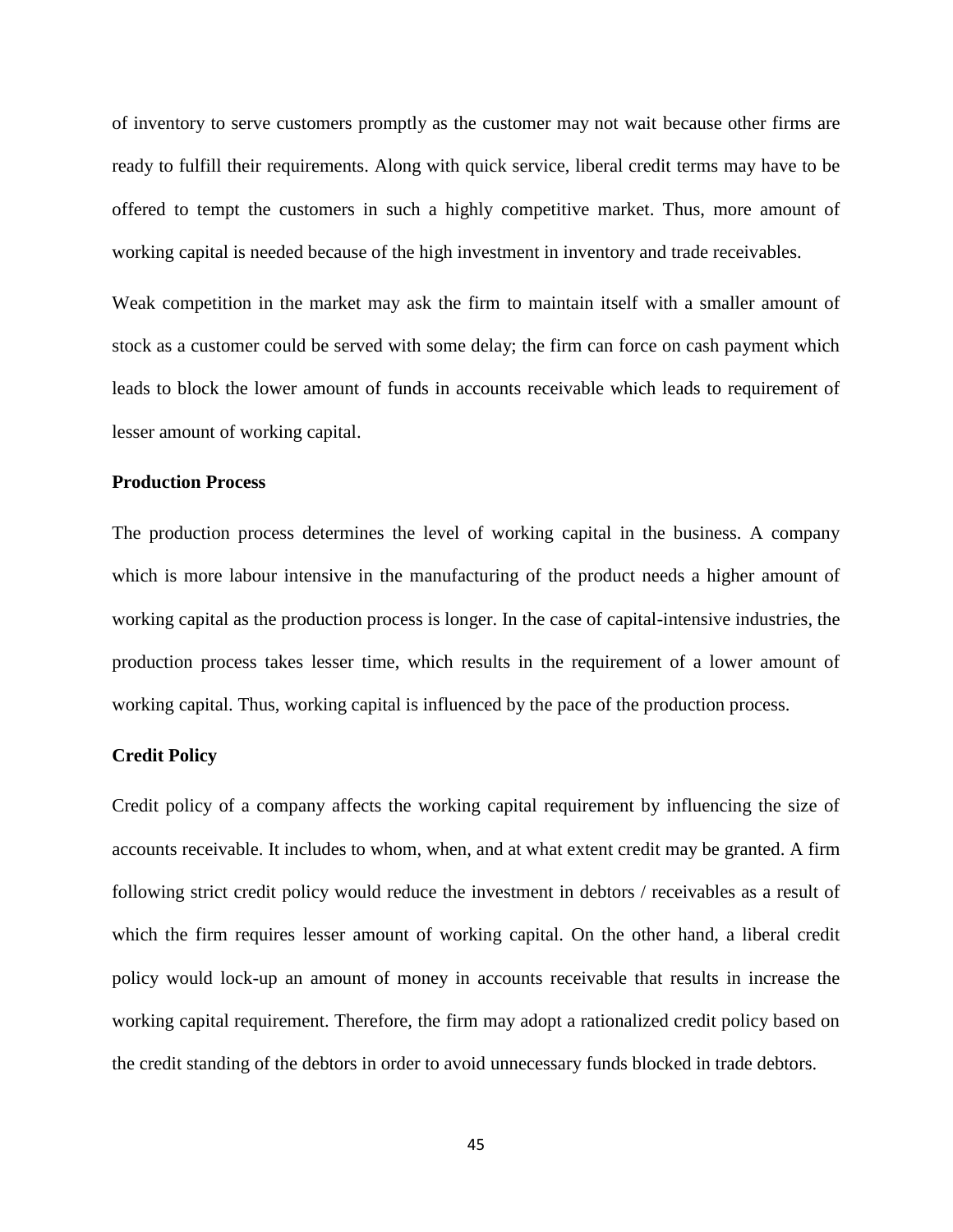# **Manufacturing Cycle**

The production cycle has an impact on the requirement of working capital. Time period needed for converting raw-materials into final products is a block period. This block period is also involved in determining the requirement of working capital. A company having a long production cycle needs higher amount of funds to meet its daily operation of the business. A lower amount of working capital is needed for the industries which take lesser number of days in the manufacturing cycle. Thus, the production cycle demands the amount to be invested in working capital.

## **Availability of Credit from Creditors**

Availing credit from suppliers also influences the working capital requirement of an organization. A liberal credit term from suppliers enables firms to maintain lower working capital as creditors finance the inventories and in effect, reduces the cash conversion cycle. The firm would seek the short-term loan from the bank in the absence of such easy credit terms. However, borrowing short-term loan at a reasonable rate of interest from the bank is a difficult task for the firm which may affect the working capital policy.

# **3.5 Techniques for optimum working capital management**

In order to attain the objective of working capital management i.e., a proper strike between profitability and liquidity, the different composition of current assets (cash, inventory, and debtors) need to be managed by employing effective tools such as cash budgeting and inventory management techniques like economic order quantity, just-in-time,ABC analysis. Basically, these techniques are deployed to administer the various components of working capital to determine an optimum level or it; some of the relevant techniques have been discussed below.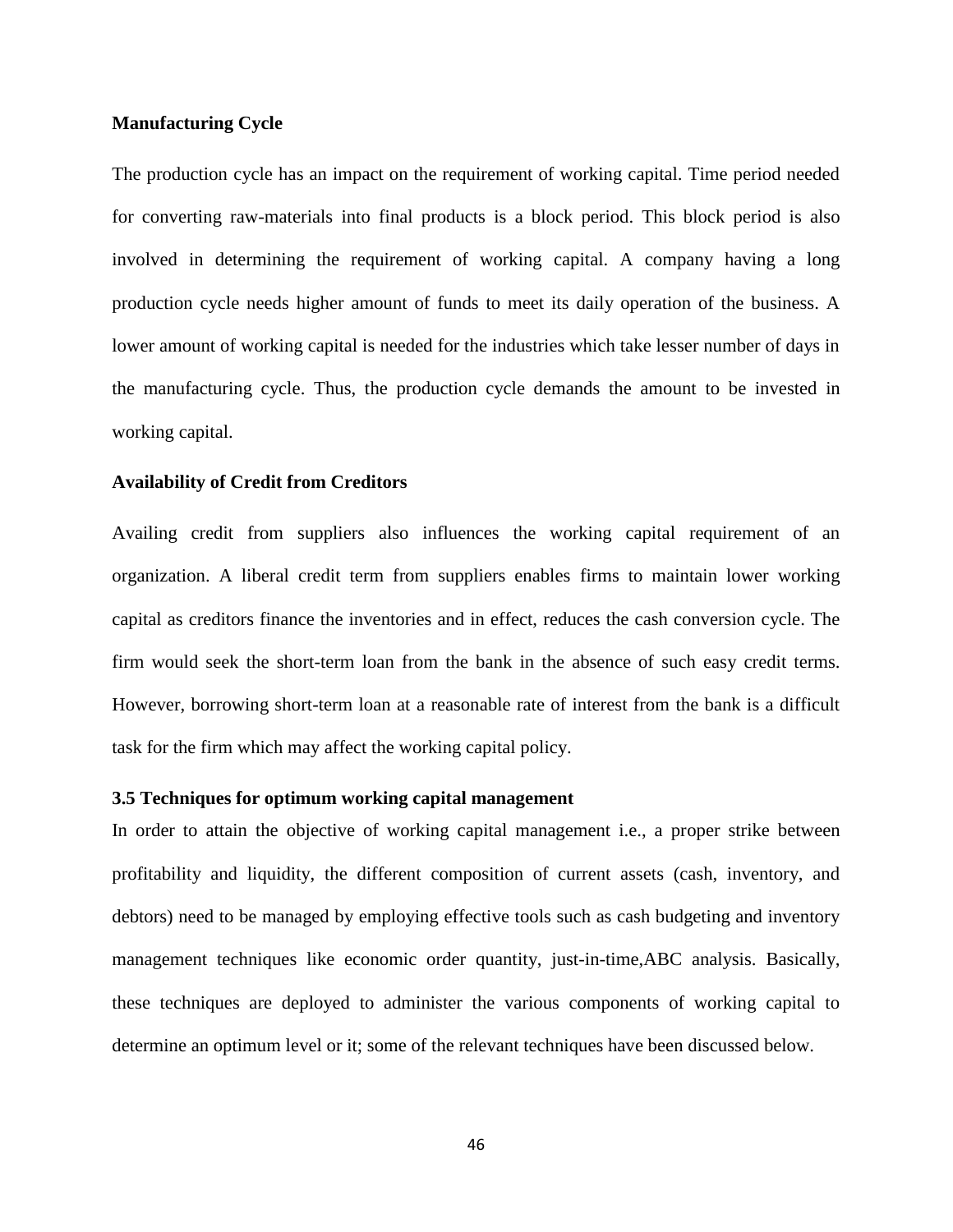### **3.5.1 Cash Budgeting**

Cash budget means anticipation of cash required for the business activities by estimating all the future cash flows i.e., cash inflows and outflows. A minimum cash balance is needed to meet the business obligations; insufficient cash balance may result in poor liquidity and earnings. A balance is to be maintained between excess and shortage of cash as keeping excess cash may block the amount in the unproductive areas, which may not generate further earnings for the business whereas holding too little cash may invite danger for the company in respect of liquidity, solvency, and earnings. Therefore, for effective cash management, faster collection of outstanding amount and availing of easy credit terms from suppliers may reduce the cash requirement, thereby assisting companies to hold appropriate cash which may improve the working capital management.

### **3.5.2 Inventory Management**

Inventory is one of the significant components of working capital or of current assets consisting of raw materials, working in progress, and finished goods. A firm keeps stock of items to meet the customer requirements in time but at the same time, it includes certain costs related to inventory. The cost in holding inventory could be minimized by applying inventory control techniques such as just-in-time, economic order quantity, etc. Just-in-Time refers to buying the stock at the moment when it is demanded by the customer; this results in cutting down the inventory cost. Another technique is economic order quantity which assists the firm in ascertaining the right amount of stock to be ordered annually considering cost related to it such as carrying cost and ordering cost; thereby it helps the firms to maintain an optimum level of inventory which not only saves cost but also revamp the working capital management.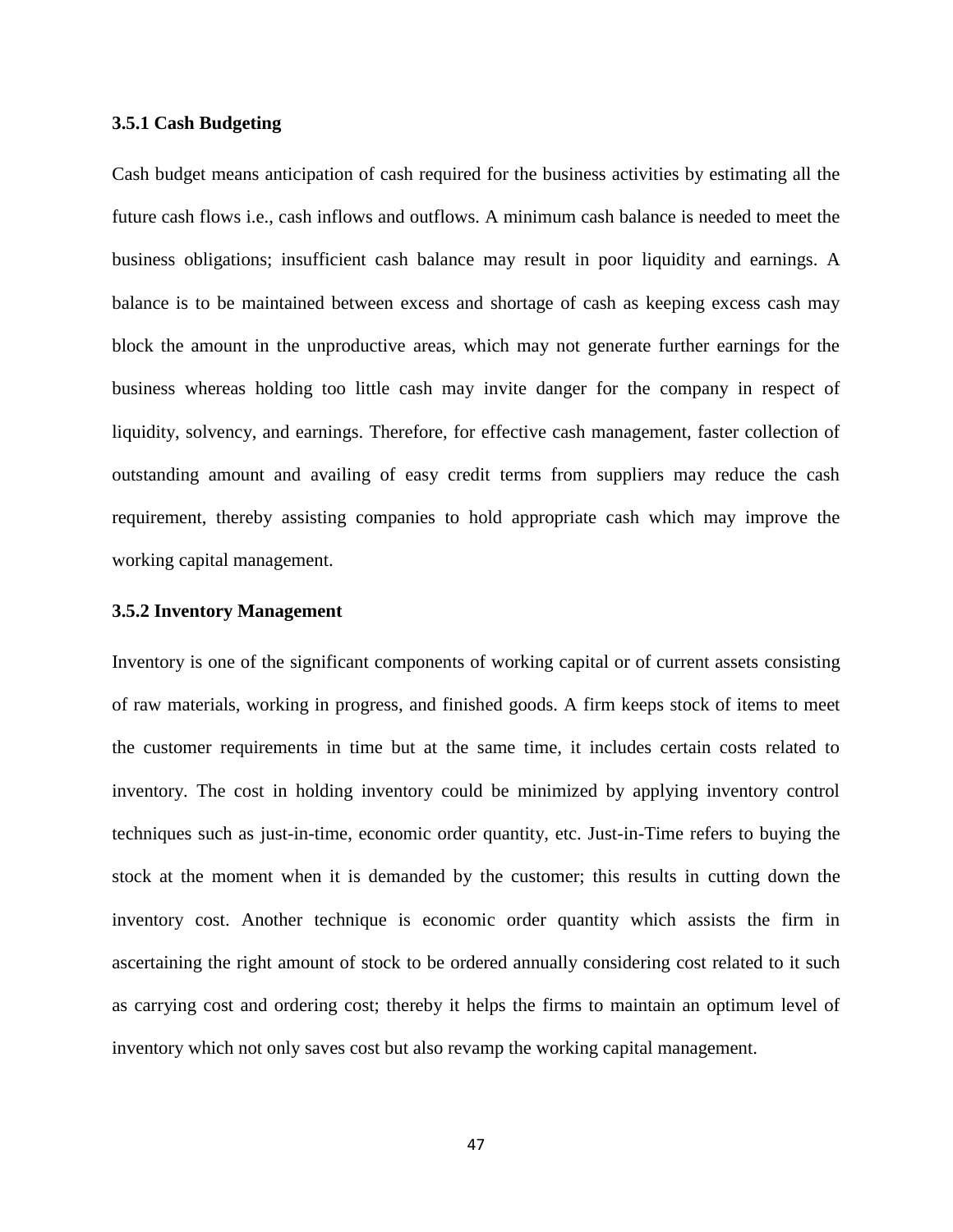### **3.5.3 Working Capital Financing Policy**

Working capital financing policy refers to the methods of financing the level of current assets maintained by companies (Thakur and Mukit, 2017). Financing working capital of the business by current liabilities is cheaper than any other alternative means as the costs in the forms of interest / dividend rates on long term sources such as equity shares, long term bank loan, and preference shares are high. Financing the components of working capital through short-term liabilities are categorized into two parts - one is spontaneous financing and the other is nonspontaneous financing. The former means funds arising from the sales volume during normal business operation that requires no special financial assistance from outsiders; examples of such financing are trade credit and outstanding expenses. And the later i.e., non-spontaneous financing means funds that do not arise from the daily operation of the business such as short-term bank loans, money market instruments, etc., which involves a cost of capital.

The cost of capital could be minimized by employing an appropriate financing mix; three strategies may be used by companies with respect to working capital financing and these are the Matching, Conservative and Aggressive methods. Matching principle suggests that short term debt may be used for financing current assets while long term borrowed funds are to be used for financing permanent assets in the business. Under the conservative practice, the company finances its requirement for working capital by borrowing from long term sources such as equity shares, preference shares,and term debts. Panigrahi (2014b) states that the use of short term funds is restricted to only emergency situation. Therefore, applying this strategy leads to low risks and lower earnings. Herdinata (2017) defines an aggressive method as financing the entire current assets of the company by short-term debts; even the permanent assets may also be financed through short-term funds, which results in less costly and more profitable opportunities.